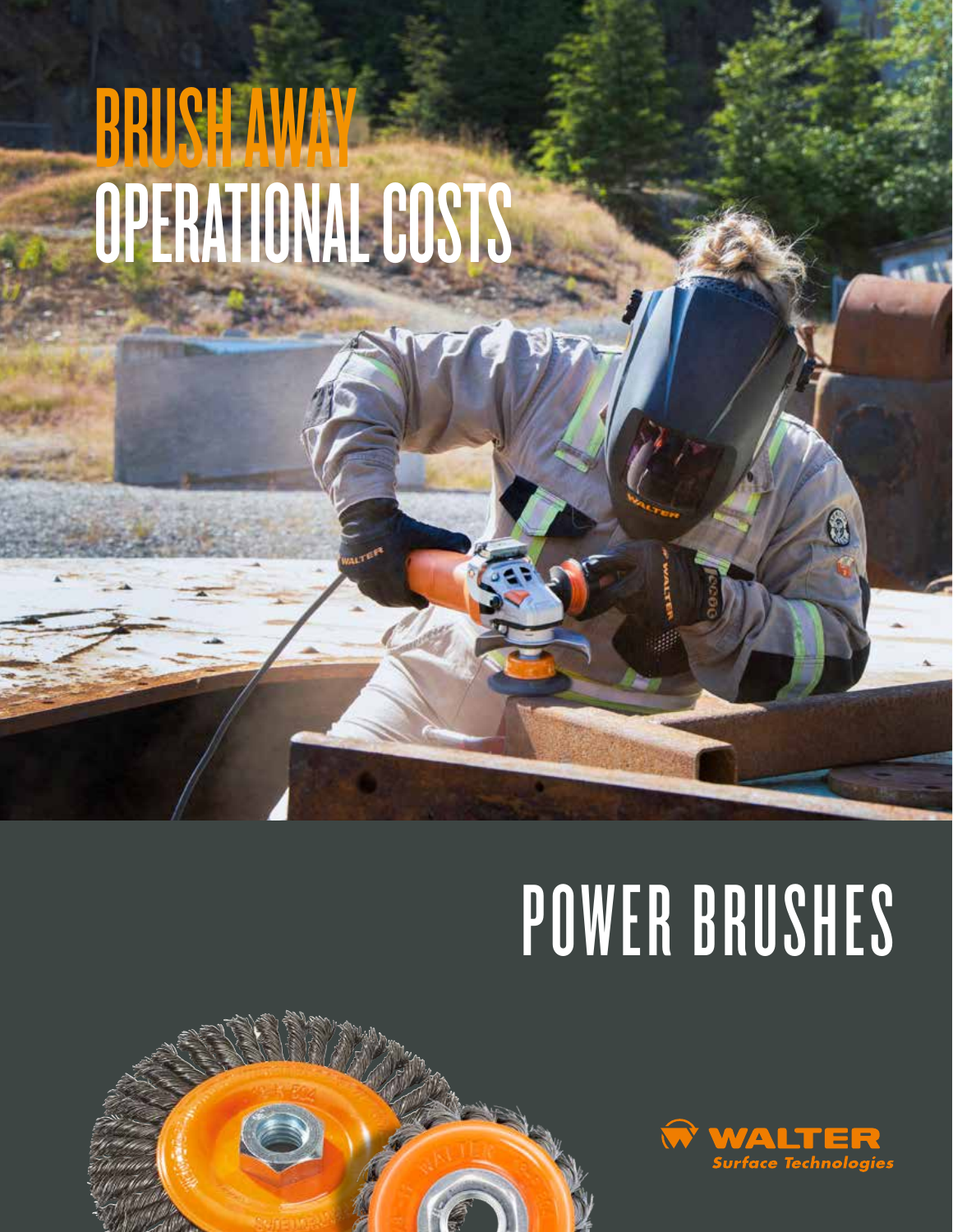## THE SAFEST, LONGEST LASTING, BEST PERFORMANCE POWER BRUSHES ON THE MARKET

WALTER power brushes have been engineered to provide the highest performance and productivity.

- Superior brush design means every knot is perfectly balanced for minimal vibration and maximum comfort.
- High quality industry grade materials for the longest life, which translates into less brushes used.
- Safety features internal steel plate holds wires securely in place even under extreme pressure for maximum strength. This allows end users to achieve their desired finish safely. All power brushes meet ANSI B7.1 safety standards.

## Select the right power brush for the job



## **Factor to consider in brushing** Wire construction

#### *PRO TIP:*

*Use with a variable speed grinder (lower RPM) to extend brush life!*



### CRIMPED WIRE

Perfect for light surface cleaning, rust and paint removal.



### KNOT-TWISTED

For heavy-duty brushing such as: deburring, weld edge cleaning, removal of scale, spatter, heavy rust and corrosion, etc.



#### STRINGER BEAD

Stringer bead brushes are extra narrow to clean in tight areas such as between weld passes in pipe fitting.

#### DOUBLE KNOT-TWISTED

Helps end users work 2x faster on large surfaces. Requires less torque from the power tool being used and delivers the same efficiency.

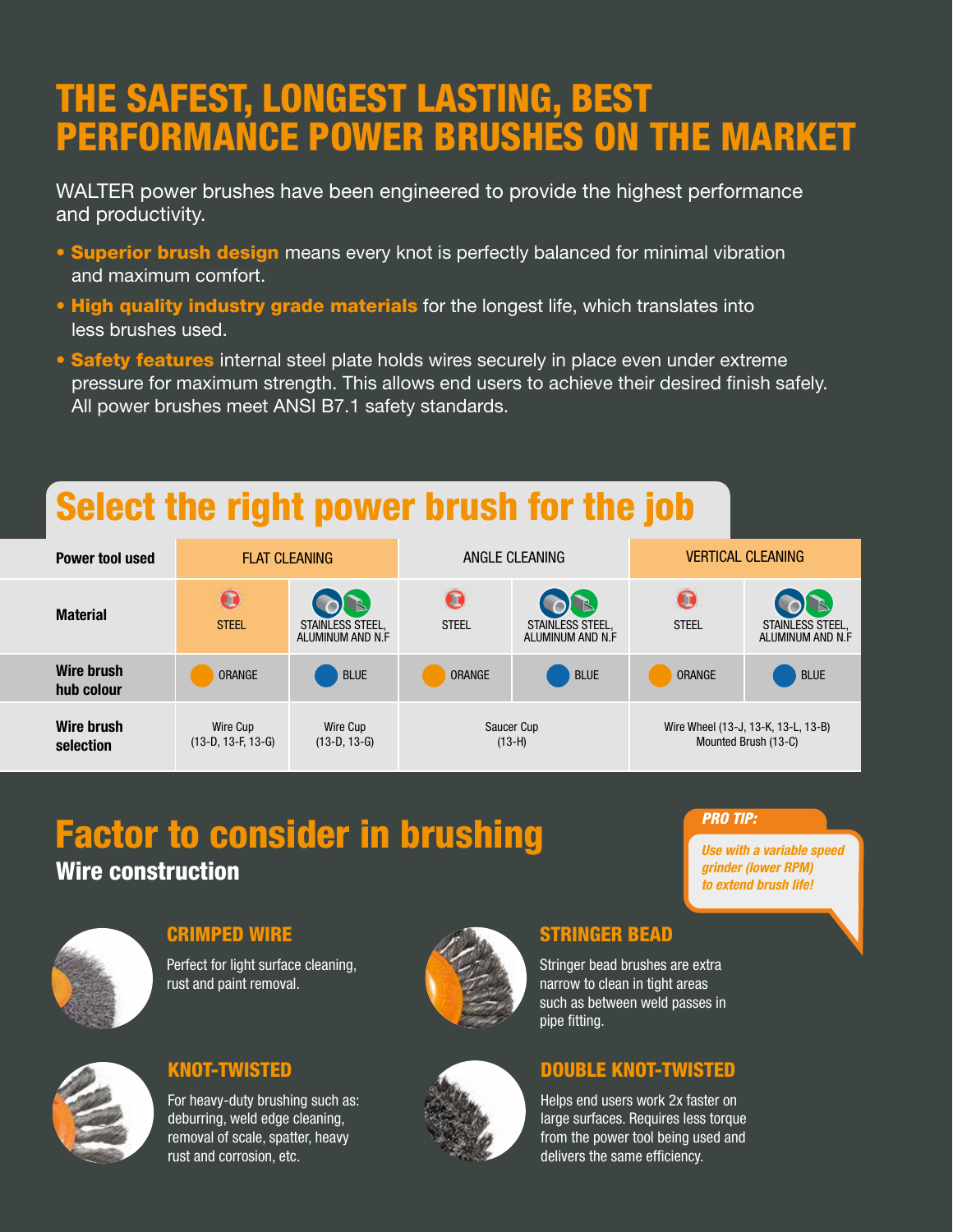## DISCOVER WALTER POWER BRUSHES

*Ask your Territory Manager about our full lineup and full sku listing.*





|                               | <b>WIRE CUP BRUSHES</b>                                                         | <b>SAUCER CUP BRUSHES</b>                                   |
|-------------------------------|---------------------------------------------------------------------------------|-------------------------------------------------------------|
| <b>Application</b>            | High-performance brushing on large flat surfaces                                | For hard-to-reach areas: inside corners, edges and contours |
| <b>Power tool</b>             | For angle grinders                                                              | For angle grinders                                          |
| <b>Wire construction</b>      | Crimped, Knot-Twisted, Knot-Twisted with ring, Double<br>Knot-Twisted with ring | Crimped, Knot-Twisted                                       |
| <b>Material compatibility</b> | Both blue and orange coloured hubs available                                    | Both blue and orange coloured hubs available                |
| <b>Wire size</b>              | $0.0118$ ", $0.015$ ", $0.020$ ", $0.035$ "                                     | $0.012$ ", $0.015$ ", $0.020$ "                             |
| <b>Series</b>                 | 13-D, 13-E, 13-F, 13-G                                                          | $13-H$                                                      |

#### KNOT-TWISTED WITH RING

Knot-Twisted with ring controls flaring to extend brush life. Once worn down to the ring, it can be removed to expose more wire for extra brush life.









|                               | <b>MOUNTED WIRE BRUSHES *</b>                                          | <b>WIRE WHEEL BRUSHES</b>                                                                           |
|-------------------------------|------------------------------------------------------------------------|-----------------------------------------------------------------------------------------------------|
| <b>Application</b>            | For general surface cleaning, deburring, corrosion and<br>rust removal | Commonly used to remove paint, rust and corrosion, for<br>light deburring and similar cleaning jobs |
| <b>Power tool</b>             | For drill / die grinders                                               | For angle grinders, bench and pedestrial grinders                                                   |
| <b>Wire construction</b>      | Crimped, Knot-Twisted                                                  | Stringer Bead, Knot-Twisted, Crimped                                                                |
| <b>Material compatibility</b> | Both blue and orange coloured hubs available                           | Both blue and orange coloured hubs available                                                        |
| Wire size                     | $0.008$ ", $0.010$ ", $0.0118$ ", $0.014$ ", $0.020$ "                 | $0.0118$ ", $0.020$ "                                                                               |
| <b>Series</b>                 | $13-C$                                                                 | 13-J, 13-K, 13-L, 13-B                                                                              |

*\* Mounted Wire Brushes are available in types: Straight, Conical, Wheel, Spherical and Cup.*